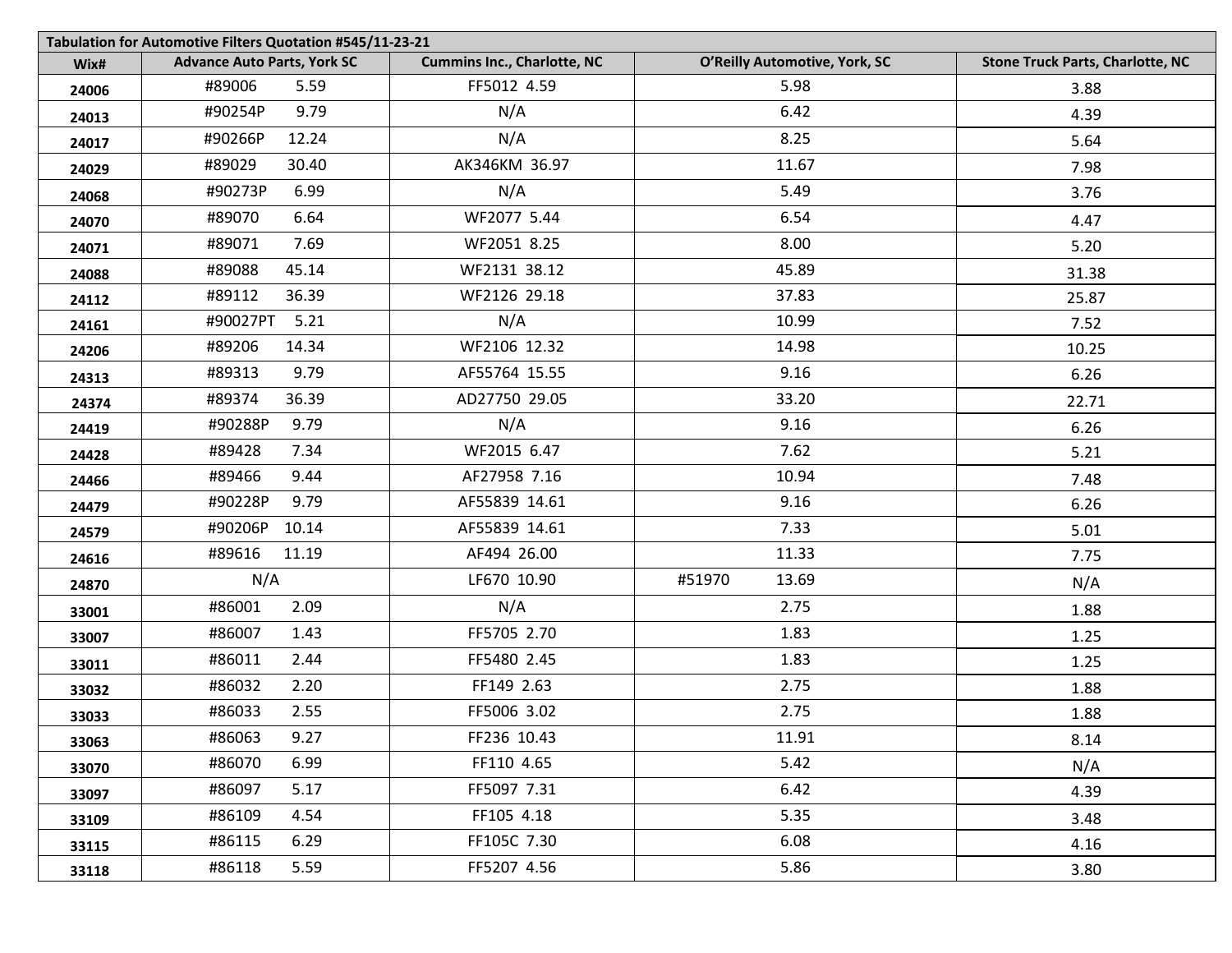| Wix#  | <b>Advance Auto Parts, York SC</b> | <b>Cummins, Inc. Charlotte, NC</b> | O'Reilly Automotive, York, SC | <b>Stone Truck Parts, Charlotte, NC</b> |
|-------|------------------------------------|------------------------------------|-------------------------------|-----------------------------------------|
| 33120 | #86120<br>5.24                     | FF5206 4.65                        | 6.10                          | 3.96                                    |
| 33121 | #86125<br>5.94                     | FF235 5.42                         | 6.06                          | 4.14                                    |
| 33122 | 5.59<br>#86122                     | FF5021 4.81                        | 5.66                          | 3.87                                    |
| 33166 | #86166<br>4.19                     | FF167 3.57                         | 4.48                          | 2.91                                    |
| 33192 | 9.09<br>#86192                     | FS19581 6.99                       | 10.54                         | 5.74                                    |
| 33195 | #86195<br>5.94                     | FF42002 6.33                       | 6.28                          | 4.29                                    |
| 33196 | 9.79<br>#86196                     | FF4052A 9.10                       | 10.39                         | 7.10                                    |
| 33211 | #86805<br>19.24                    | FS1247 18.96                       | 16.52                         | 11.30                                   |
| 33216 | 8.74<br>#86216                     | FF222 7.76                         | 9.10                          | 6.22                                    |
| 33217 | #86217<br>19.94                    | FS1281 17.01                       | 20.56                         | 14.06                                   |
| 33218 | #86218<br>66.64                    | FF171 6.33                         | 6.95                          | 4.76                                    |
| 33219 | #86219<br>6.99                     | FF172 6.25                         | 7.22                          | 4.94                                    |
| 33222 | #86500<br>12.07                    | N/A                                | 13.75<br>#33500               | 9.40<br>#33500                          |
| 33231 | #86231<br>21.69                    | FS19687 19.62                      | 22.62                         | 15.47                                   |
| 33239 | 5.94<br>#86239                     | FF194 7.93                         | 6.23                          | 4.26                                    |
| 33242 | #86242<br>12.59                    | FS19770 11.89                      | 12.96                         | 8.86                                    |
| 33243 | 7.34<br>#86243                     | FF260 6.61                         | 7.33                          | 5.01                                    |
| 33252 | #86252<br>16.09                    | FF42119 35.88                      | 17.65                         | 12.07                                   |
| 33270 | #86270<br>5.59                     | FF5079 4.75                        | 5.67                          | 3.88                                    |
| 33271 | #85671<br>2.09                     | FF114 2.75                         | 2.75                          | 1.88                                    |
| 33273 | #86106<br>7.34                     | FF101 7.18                         | 6.38                          | 4.39                                    |
| 33281 | #86281<br>9.79                     | FF5039 10.36                       | 10.96                         | 7.49                                    |
| 33296 | 5.17<br>#86296                     | FF5244 5.44                        | 6.42                          | 4.39                                    |
| 33304 | #86304<br>12.59                    | FS19972 12.66                      | 14.48                         | 9.90                                    |
| 33361 | 7.34<br>#86961                     | FF5091 8.16                        | 7.40                          | 5.06                                    |
| 33338 | #86338<br>7.69                     | FF5019 7.24                        | 8.04                          | 5.50                                    |
| 33341 | 6.64<br>#86341                     | FF5020 5.69                        | 6.78                          | 4.64                                    |
| 33345 | #86345<br>16.09                    | FS19906 11.61                      | 13.98                         | 9.56                                    |
| 33352 | #86352<br>4.89                     | FF185 4.26                         | 5.47                          | 3.74                                    |
| 33353 | #86353<br>6.29                     | FF200 5.22                         | 6.40                          | 4.38                                    |
| 33356 | #86356<br>8.04                     | FF5245 6.35                        | 7.02                          | 4.80                                    |
| 33357 | #86357<br>6.64                     | FS1280 5.87                        | 7.29                          | 4.74                                    |
| 33358 | #86358<br>5.59                     | FF42000 5.46                       | 6.30                          | 4.09                                    |
| 33365 | #86365<br>10.14                    | FF5032 13.90                       | 11.58                         | 7.92                                    |
| 33366 | #86366<br>13.29                    | FF5031 11.94                       | 13.87                         | 9.48                                    |
| 33370 | #86370<br>9.79                     | FF203 9.02                         | 10.01                         | 6.85                                    |
| 33371 | #86371<br>17.14                    | FF5045 14.77                       | 17.49                         | 11.96                                   |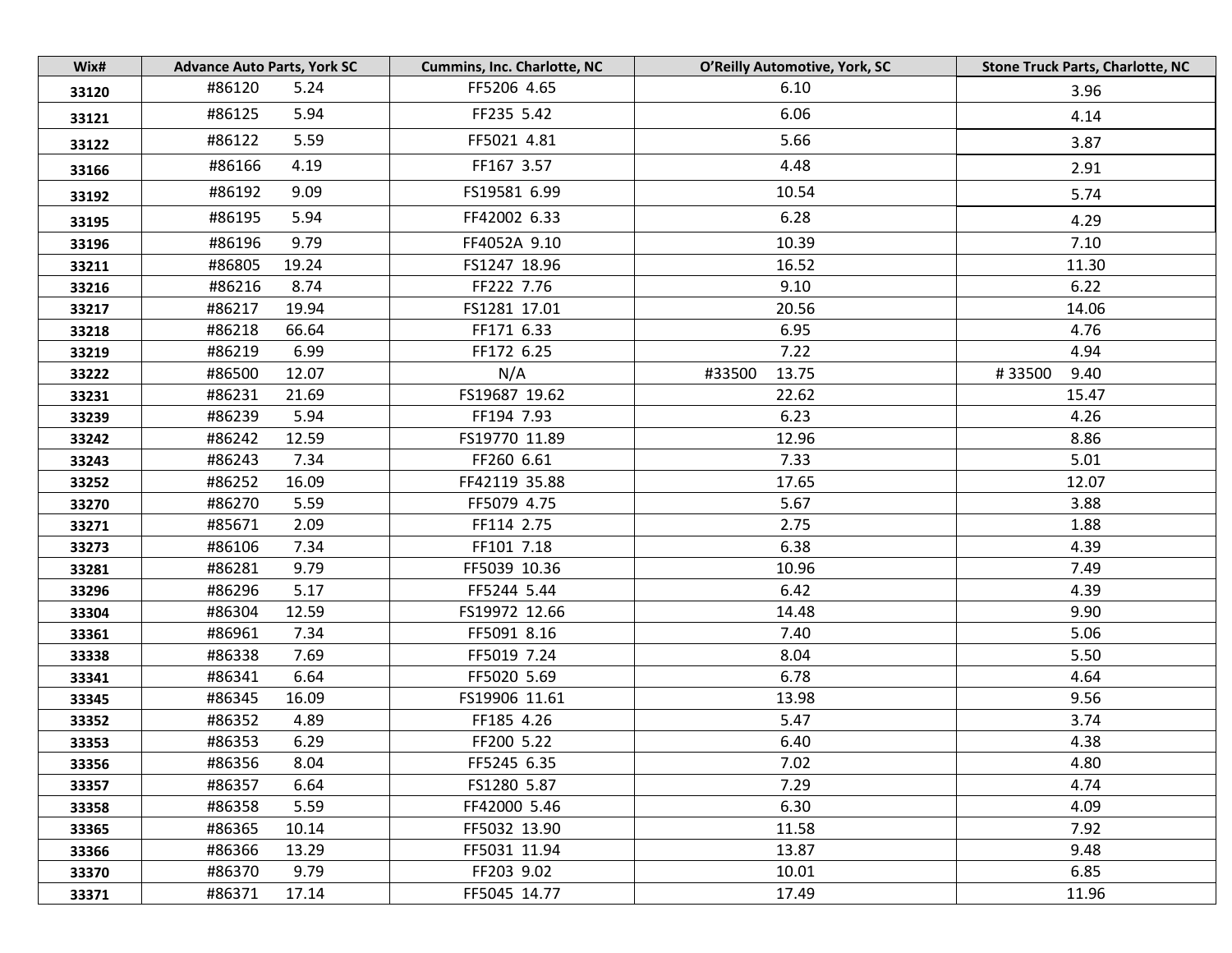| Wix#  | <b>Advance Auto Parts, York SC</b> | <b>Cummins, Inc. Charlotte, NC</b> | O'Reilly Automotive, York, SC | <b>Stone Truck Parts, Charlotte, NC</b> |
|-------|------------------------------------|------------------------------------|-------------------------------|-----------------------------------------|
| 33373 | #86373<br>7.69                     | FF214 6.90                         | 8.33                          | 5.70                                    |
| 33377 | 8.39<br>#86377                     | FF5321 7.10                        | 7.91                          | 5.41                                    |
| 33378 | #86378<br>10.14                    | N/A                                | 11.07                         | 7.57                                    |
| 33382 | #86398<br>8.74                     | FF5108 8.47                        | 9.53                          | 6.52                                    |
| 33391 | #86391<br>8.74                     | FF5282 7.30                        | 9.00                          | 6.15                                    |
| 33405 | 6.29<br>#86405                     | FS1212 8.11                        | 9.13                          | 5.93                                    |
| 33411 | #86411<br>19.94                    | FS19931 19.91                      | 18.42                         | 12.60                                   |
| 33416 | #86416<br>35.69                    | NG5900 28.53                       | 35.59                         | 24.34                                   |
| 33422 | 16.09<br>#86422                    | FS1022 13.71                       | 17.87                         | 12.22                                   |
| 33423 | #86423<br>26.24                    | FS1007 25.22                       | 29.95                         | 20.49                                   |
| 33424 | #86424<br>8.04                     | N/A                                | 10.08                         | 6.89                                    |
| 33442 | #86418<br>12.24                    | FS19520 14.63                      | 17.74                         | 12.13                                   |
| 33472 | #86472<br>9.09                     | FF215 7.04                         | 8.61                          | 5.60                                    |
| 33481 | 6.92<br>#86481                     | FF5026 7.13                        | 8.25                          | 5.64                                    |
| 33517 | #86817<br>19.59                    | FS1298 16.52                       | #33817<br>18.40               | #33817<br>12.58                         |
| 33519 | 6.99<br>#86519                     | FF5304 6.78                        | 7.03                          | 4.81                                    |
| 33522 | #86522<br>7.34                     | FF232 6.18                         | 7.03                          | 4.81                                    |
| 33525 | #86525<br>10.84                    | FF5367 10.28                       | 11.60                         | 7.93                                    |
| 33528 | 7.69<br>#86528                     | FF5320 7.03                        | 8.27                          | 4.55                                    |
| 33531 | 13.99<br>#86531                    | FS19516 12.49                      | 15.77                         | 10.78                                   |
| 33532 | #86537<br>15.39                    | FS19517 12.81                      | 15.97                         | 10.92                                   |
| 33536 | 19.94<br>#86536                    | FS19812 11.56                      | 19.70                         | 13.47                                   |
| 33549 | #86536<br>19.94                    | FS19546 16.58                      | #33536<br>19.70               | #33536 13.47                            |
| 33585 | #96269<br>11.19                    | FS19855 9.51                       | #33585XE 11.20                | #33585XE 7.66                           |
| 33587 | #86587<br>10.84                    | FF5382 9.36                        | 11.26                         | 7.70                                    |
| 33588 | #86588<br>8.74                     | FF5381 7.75                        | 9.26                          | 6.33                                    |
| 33595 | #86595<br>5.52                     | FF5455 6.51                        | 6.42                          | 4.39                                    |
| 33604 | #86604<br>21.69                    | FS1003 19.01                       | 22.59                         | 15.44                                   |
| 33626 | #86626<br>8.39                     | FF5324 7.14                        | 9.54                          | 6.20                                    |
| 33633 | #86633<br>17.49                    | FS19827 11.75                      | 16.05                         | 10.98                                   |
| 33634 | #86634 12.59                       | FF5643 9.34                        | 13.32                         | 9.11                                    |
| 33644 | #86644<br>10.14                    | FF5643 9.34                        | 10.88                         | 7.44                                    |
| 33648 | #86648<br>13.99                    | FS19865 15.66                      | 16.39                         | 11.21                                   |
| 33668 | #86537<br>15.39                    | FS19829 12.03                      | 14.66                         | 10.02                                   |
| 33680 | #86680<br>12.94                    | N/A                                | 14.54                         | 9.94                                    |
| 33682 | #86682<br>11.54                    | FF5612 9.56                        | 12.49                         | 8.54                                    |
| 33683 | #86683<br>23.44                    | FS19934 21.79                      | 27.94                         | 19.10                                   |
| 33690 | #86690<br>8.74                     | FF5272 7.48                        | 9.13                          | 6.24                                    |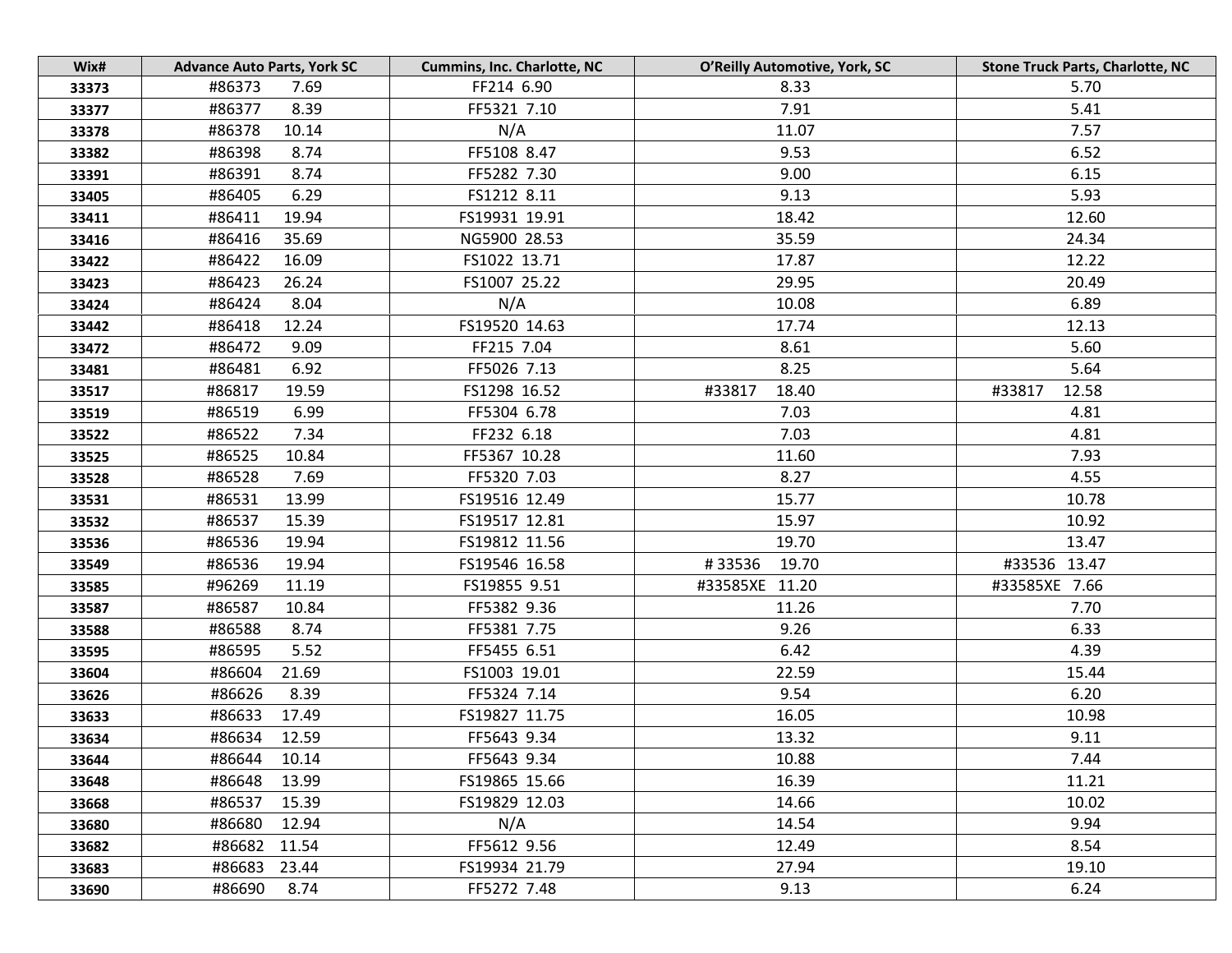| Wix#  | <b>Advance Auto Parts, York SC</b> | <b>Cummins, Inc. Charlotte, NC</b> | O'Reilly Automotive, York, SC | <b>Stone Truck Parts, Charlotte, NC</b> |
|-------|------------------------------------|------------------------------------|-------------------------------|-----------------------------------------|
| 33697 | #86697<br>9.44                     | FF5488 8.42                        | 9.45                          | 6.46                                    |
| 33736 | #86806<br>27.29                    | FS19904 25.05                      | 26.22                         | 17.93                                   |
| 33744 | #86744<br>23.09                    | FF5471 19.27                       | 24.68                         | 16.88                                   |
| 33747 | #86747<br>15.74                    | FS19830 11.17                      | 17.53                         | 11.99                                   |
| 33752 | #86752<br>17.84                    | FS19912 14.82                      | 17.81                         | 12.18                                   |
| 33753 | #86753<br>23.44                    | FS19700 20.10                      | 23.84                         | 16.37                                   |
| 33759 | #86759<br>12.59                    | LF510 5.93                         | 13.07                         | 8.94                                    |
| 33765 | #86765<br>13.29                    | FS19774 11.30                      | 13.25                         | 9.06                                    |
| 33774 | 35.34<br>#87009                    | FS19754 21.62                      | 22.88                         | 15.65                                   |
| 33747 | #86775<br>22.74                    | FS19779 23.12                      | 25.77                         | 17.62                                   |
| 33778 | #86778<br>29.39                    | FS19701 36.47                      | 36.30                         | 24.82                                   |
| 33788 | #86788<br>21.69                    | FS20028 17.07                      | 24.71                         | 16.90                                   |
| 33801 | #86801<br>19.24                    | FS19504 16.41                      | 20.08                         | 13.73                                   |
| 33804 | #86804<br>15.04                    | FS20009 14.68                      | 15.95                         | 10.90                                   |
| 33827 | #86827 12.59                       | FS19821 11.33                      | 13.07                         | 8.94                                    |
| 33838 | #86838 19.94                       | FS19532 20.43                      | 21.53                         | 14.72                                   |
| 33936 | #86936 13.99                       | FF5636 11.78                       | 13.93                         | 9.53                                    |
| 33937 | #96622 13.99                       | FS36243 12.68                      | 15.71                         | 10.75                                   |
| 33960 | #96960XE 27.99                     | N/A                                | 26.40                         | 17.15                                   |
| 33965 | #86965 25.54                       | FS1065 19.78                       | 25.91                         | 17.72                                   |
| 33966 | #86966 12.94                       | FF5632 10.37                       | 13.55                         | 9.27                                    |
| 33985 | #86985 24.49                       | N/A                                | 25.28                         | 17.28                                   |
| 42012 | #87012 25.54                       | AF264 22.64                        | 26.62                         | 18.20                                   |
| 42098 | #87098<br>5.45                     | N/A                                | 5.49                          | 3.76                                    |
| 42119 | #87542<br>26.59                    | AF418 23.87                        | 28.42                         | 19.44                                   |
| 42133 | #87133<br>3.70                     | AF4597 6.72                        | 5.49                          | 3.76                                    |
| 42253 | #87253<br>31.14                    | AF979 26.47                        | 32.54                         | 22.26                                   |
| 42385 | 6.50<br>#87793                     | N/A                                | 5.49                          | 3.76                                    |
| 42471 | #87471 29.04                       | AF1917M 26.48                      | 30.33                         | 20.74                                   |
| 42484 | #87484 6.85                        | N/A                                | 8.25                          | 5.64                                    |
| 42487 | #87487 9.62                        | AF25757 11.37                      | 10.99                         | 7.52                                    |
| 42488 | #87488 8.92                        | AF25636 11.59                      | 11.91                         | 8.14                                    |
| 42491 | #87491 43.04                       | AF982M 47.25                       | 44.68                         | 30.55                                   |
| 42510 | #87510 30.79                       | AF933 26.59                        | 32.33                         | 22.11                                   |
| 42518 | #87518 18.54                       | AF1606KM 19.04                     | 19.85                         | 13.57                                   |
| 42519 | #87519 16.09                       | AF1892 13.48                       | 16.28                         | 11.14                                   |
| 42546 | #87546 76.64                       | AF891M 77.76                       | 82.08                         | 56.13                                   |
| 42547 | #87547 53.54                       | AF890 44.60                        | 56.36                         | 38.54                                   |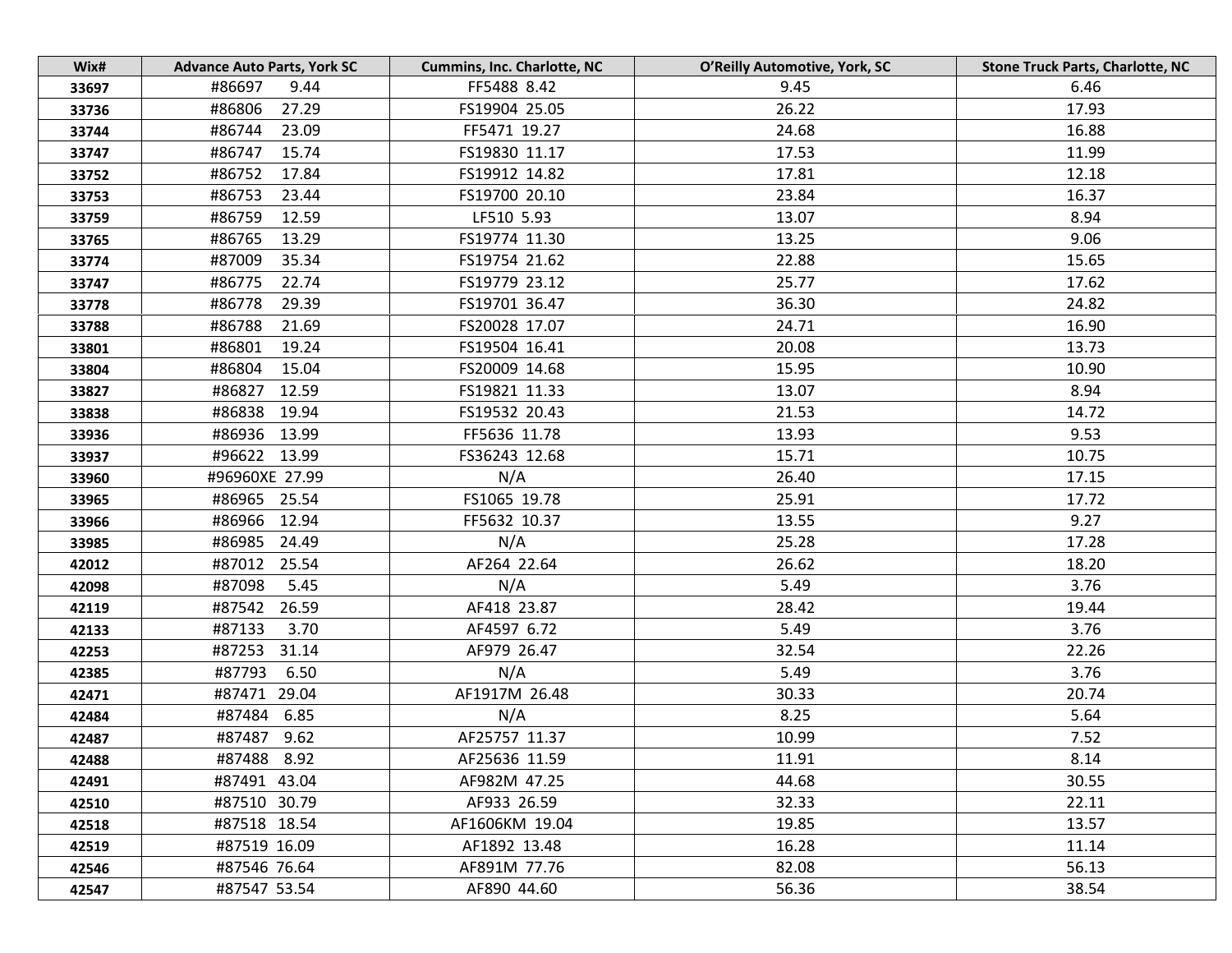| Wix#  | <b>Advance Auto Parts, York SC</b> | <b>Cummins, Inc. Charlotte, NC</b> | O'Reilly Automotive, York, SC | <b>Stone Truck Parts, Charlotte, NC</b> |
|-------|------------------------------------|------------------------------------|-------------------------------|-----------------------------------------|
| 42608 | #87608 45.49                       | AF4060 39.92                       | 47.96                         | 32.80                                   |
| 42609 | #87609 40.24                       | AF1843 34.84                       | 43.18                         | 29.53                                   |
| 42706 | #87706 51.79                       | AF1643 45.05                       | 54.90                         | 37.55                                   |
| 42707 | #87707 30.09                       | AF1644 26.05                       | 31.08                         | 21.25                                   |
| 42725 | #87725 9.62                        | AF26298 12.98                      | 13.75                         | 9.40                                    |
| 42754 | #87754 38.84                       | AF27691 34.42                      | 42.23                         | 28.88                                   |
| 42755 | #87755 24.14                       | AF27846 20.52                      | 25.18                         | 17.22                                   |
| 42769 | #87769 12.24                       | AF1966 10.09                       | 12.77                         | 8.73                                    |
| 42776 | #87776 36.39                       | AF886 35.06                        | 41.35                         | 28.28                                   |
| 42795 | #87795 21.34                       | AF26155 20.70                      | 21.72                         | 14.85                                   |
| 42803 | #87803 44.44                       | AF25437 37.14                      | 46.42                         | 31.74                                   |
| 42804 | #87804 26.59                       | AF25523 22.03                      | 27.04                         | 18.49                                   |
| 42808 | #87808 45.84                       | AF26363 39.92                      | 48.72                         | 33.32                                   |
| 42809 | #87809 43.74                       | AF26154 36.25                      | 44.44                         | 30.39                                   |
| 42810 | #83910 15.39                       | AF27706 15.00                      | #49910<br>15.19               | 10.39<br>#49910                         |
| 42812 | #87812 68.59                       | AF26424 59.27                      | 70.84                         | 48.44                                   |
| 42824 | #87824 29.74                       | AF27905 20.38                      | 31.06                         | 21.24                                   |
| 42843 | #87843 7.20                        | AF26673 7.50                       | 8.25                          | 5.64                                    |
| 42847 | #87847 70.69                       | AF26207 57.38                      | 72.97                         | 49.90                                   |
| 42848 | #87848 45.49                       | AF26208 37.15                      | 50.50                         | 34.53                                   |
| 42924 | #87924 18.54                       | AF490M 15.61                       | 19.19                         | 13.10                                   |
| 42942 | #87942 36.39                       | N/A                                | 39.14                         | 26.76                                   |
| 42947 | #87947 18.54                       | AF487 15.85                        | 19.38                         | 13.25                                   |
| 42966 | #87966 32.89                       | AF853 29.11                        | 34.21                         | 23.39                                   |
| 42985 | #87985 11.89                       | AF25552 9.81                       | 12.04                         | 8.23                                    |
| 46077 | #88077 5.45                        | AF4965 6.20                        | 5.49                          | 3.76                                    |
| 46080 | #88080 5.80                        | N/A                                | 7.33                          | 5.01                                    |
| 46117 | #88117 8.92                        | AF25256 8.28                       | 7.33                          | 5.01                                    |
| 46126 | #88126 4.05                        | AF4593 7.70                        | 5.49                          | 3.76                                    |
| 46139 | #88503 3.77                        | AF4592 6.18                        | 5.49                          | 3.76                                    |
| 46174 | #88174 5.45                        | AF4624 5.78                        | 6.42                          | 4.39                                    |
| 46180 | #88180 5.10                        | AF4955 11.65                       | 5.49                          | 3.76                                    |
| 46253 | #88253 7.20                        | AF25684 7.41                       | 8.25                          | 5.64                                    |
| 46255 | #88255 11.19                       | AF4633 14.89                       | 12.00                         | 8.21                                    |
| 46281 | #88281 32.89                       | AF26758M 26.33                     | 34.14                         | 23.24                                   |
| 46302 | #88302 7.20                        | AF25754 8.75                       | 7.33                          | 5.01                                    |
| 46346 | #88346 18.89                       | AF4818 16.37                       | 19.77                         | 13.52                                   |
| 46350 | #88350 55.29                       | AF1886M 51.57                      | 58.97                         | 40.33                                   |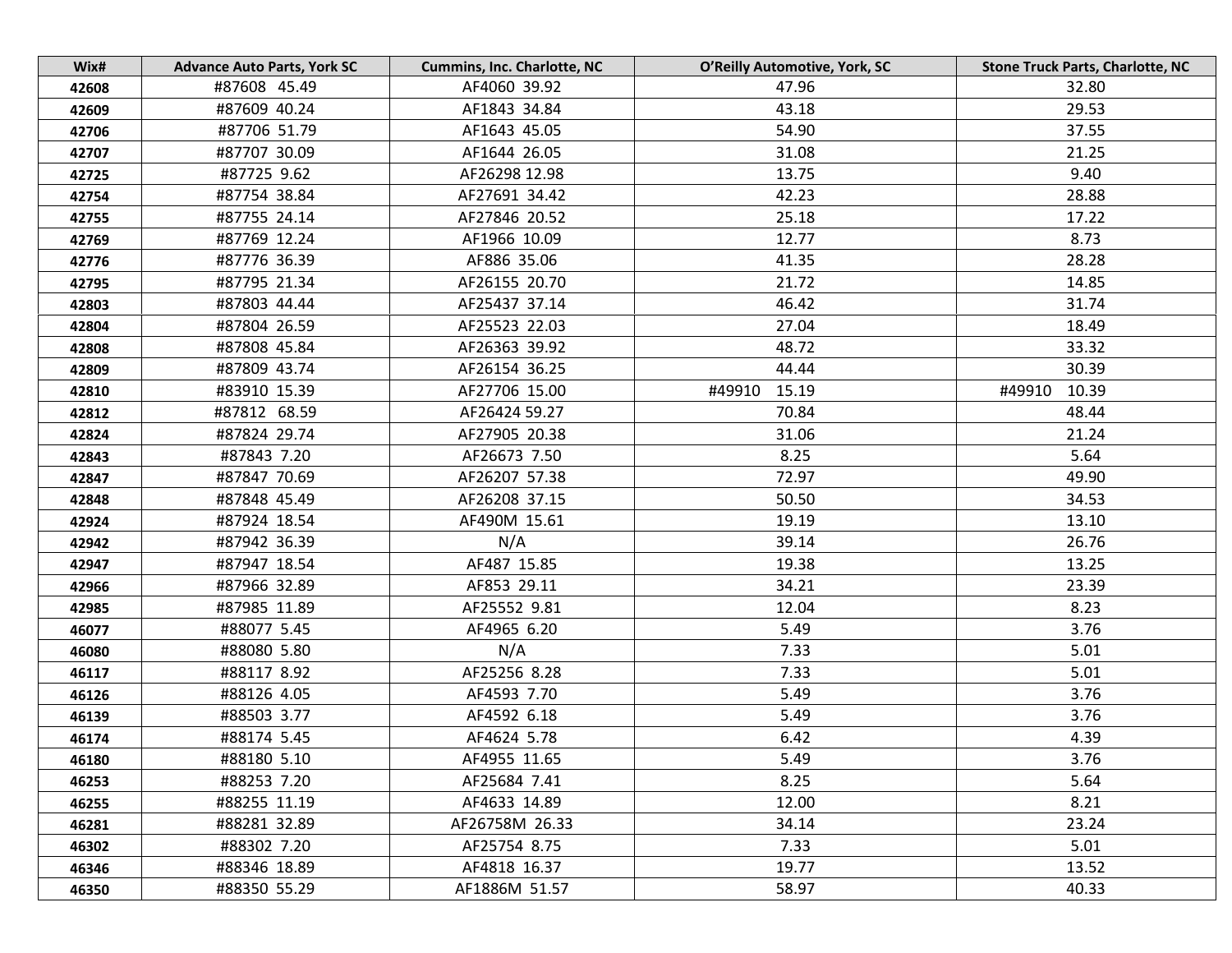| Wix#    | <b>Advance Auto Parts, York SC</b> | <b>Cummins, Inc. Charlotte, NC</b> | O'Reilly Automotive, York, SC | <b>Stone Truck Parts, Charlotte, NC</b> |
|---------|------------------------------------|------------------------------------|-------------------------------|-----------------------------------------|
| 46360   | #87276 12.24                       | AF435KM 12.19                      | #42276FR 13.82                | #42276FR 9.45                           |
| 46393   | #88393 18.54                       | AF1861K 17.70                      | 19.66                         | 13.44                                   |
| 46407   | #88407 35.69                       | AF25303 31.52                      | 37.88                         | 25.91                                   |
| 46416   | #88416 7.90                        | AF25254 9.09                       | 10.08                         | 6.89                                    |
| 46418   | #88418 9.44                        | AF25590 10.40                      | 10.99                         | 7.52                                    |
| 46425   | #88425 5.10                        | N/A                                | 5.49                          | 3.76                                    |
| 46428   | #88428 2.97                        | N/A                                | 7.33                          | 5.01                                    |
| 46429   | #88429 16.79                       | AF25215 13.53                      | 16.49                         | 11.28                                   |
| 46433   | #88433 22.39                       | AF4878 17.56                       | 23.36                         | 15.97                                   |
| 46438FR | #88438FR 17.14                     | AF26193 14.44                      | 16.20                         | 11.08                                   |
| 46449   | #88449 10.49                       | AF25550 8.54                       | 11.20                         | 7.66                                    |
| 46489   | #88489 20.99                       | AF25308 18.19                      | 20.80                         | 14.22                                   |
| 46490   | #88490 14.69                       | AF25497 15.31                      | 14.95                         | 10.23                                   |
| 46500   | #88500 29.74                       | AF1917M 26.48                      | 34.31                         | 23.46                                   |
| 46502   | #88502 48.29                       | AF25302 45.47                      | 49.13                         | 33.56                                   |
| 46522   | #88522 15.04                       | AF4103 12.03                       | 15.58                         | 10.65                                   |
| 46530   | #88530 26.59                       | AF1641 23.72                       | 27.41                         | 18.74                                   |
| 46531   | #88531 20.99                       | AF1640 17.79                       | 21.85                         | 14.94                                   |
| 46541   | #88541 38.49                       | AF25065 37.00                      | 40.94                         | 27.99                                   |
| 46562   | #88562 23.44                       | AF25292 19.31                      | 24.00                         | 16.41                                   |
| 46569   | #88569 13.29                       | AF25558 10.82                      | 14.34                         | 9.80                                    |
| 46595   | #88595 26.24                       | AF25130M 21.09                     | 27.14                         | 18.56                                   |
| 46607   | #88607 31.84                       | AF25129M 26.72                     | 34.10                         | 23.32                                   |
| 46627   | #88627 21.34                       | AF4896 17.52                       | 21.51                         | 14.71                                   |
| 46629   | #88629 32.89                       | AF4769 28.95                       | 34.24                         | 23.41                                   |
| 46664   | #88664 35.34                       | AF25359 29.26                      | 35.77                         | 24.46                                   |
| 46671   | #88671 18.89                       | AF25555 15.78                      | 21.60                         | 14.77                                   |
| 46672   | #88672 14.69                       | AF25484 14.96                      | 14.75                         | 10.09                                   |
| 46708   | #88708 54.24                       | AF25492 36.72                      | 59.80                         | 40.89                                   |
| 46722   | #88712 46.54                       | AF1934M 43.94                      | 49.86                         | 34.10                                   |
| 46723   | #88723 30.09                       | AF1935M 25.42                      | 31.54                         | 21.57                                   |
| 46734   | #88734 44.09                       | AF25763M 39.68                     | 46.04                         | 31.48                                   |
| 46735   | #88735 52.14                       | AF25623 55.84                      | 59.49                         | 40.68                                   |
| 46744   | #88744 27.99                       | AF25667 23.55                      | 28.78                         | 19.68                                   |
| 46748   | #88748 83.64                       | AH1197 73.34                       | 87.09                         | 59.55                                   |
| 46749   | #88749 34.99                       | AF4838 33.80                       | 38.42                         | 26.27                                   |
| 46754   | #88754 17.84                       | AF26178 15.85                      | 18.98                         | 12.98                                   |
| 46766   | #88766 17.14                       | AF25491 16.25                      | 17.79                         | 12.17                                   |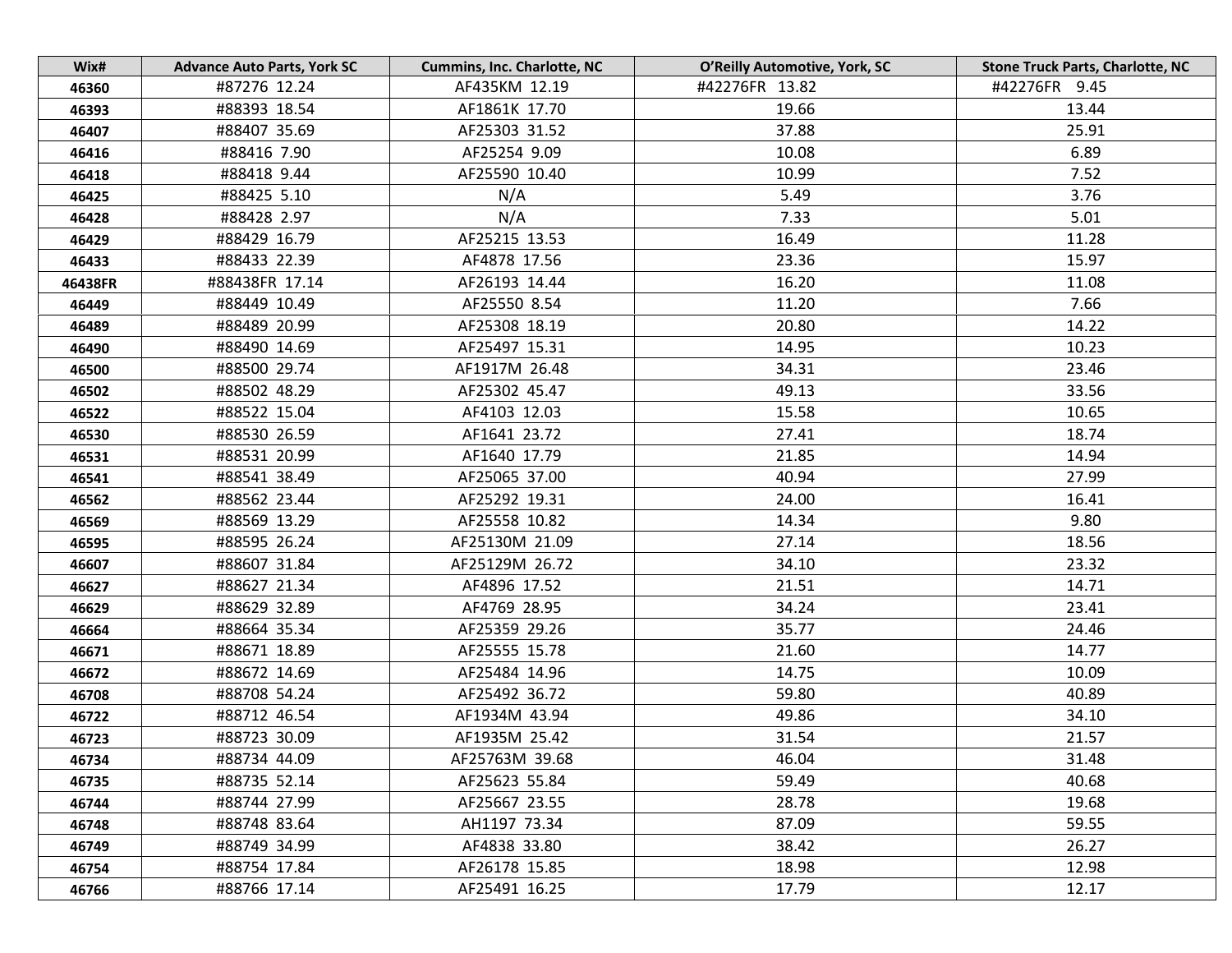| Wix#  | <b>Advance Auto Parts, York SC</b> | <b>Cummins, Inc. Charlotte, NC</b> | O'Reilly Automotive, York, SC | <b>Stone Truck Parts, Charlotte, NC</b> |
|-------|------------------------------------|------------------------------------|-------------------------------|-----------------------------------------|
| 46774 | #88774 46.19                       | AF4801 42.09                       | 48.46                         | 33.14                                   |
| 46776 | #88776 50.74                       | AF25414 43.03                      | 55.36                         | 37.86                                   |
| 46777 | #88777 40.94                       | AF25412 33.25                      | 42.19                         | 28.85                                   |
| 46782 | #88782 22.39                       | AF26114 18.26                      | 22.54                         | 15.41                                   |
| 46784 | #88784 51.44                       | AF25460M 59.50                     | 58.04                         | 39.69                                   |
| 46785 | #88785 30.09                       | AF25461M 26.96                     | 31.55                         | 21.57                                   |
| 46800 | #88800 54.59                       | AF4535M 48.44                      | 56.84                         | 38.87                                   |
| 46801 | #88801 36.39                       | AF4748K 26.65                      | 38.12                         | 26.06                                   |
| 46804 | #88804 10.67                       | AF26131 14.37                      | 10.99                         | 7.52                                    |
| 46814 | #88814 7.55                        | AF26674 17.17                      | 6.42                          | 4.39                                    |
| 46836 | #88836 31.84                       | AF26391 24.99                      | 37.78                         | 25.84                                   |
| 46837 | #88837 32.19                       | AF26392 26.11                      | 33.19                         | 22.70                                   |
| 46845 | #88845 24.49                       | AF4563M 21.34                      | 25.75                         | 17.61                                   |
| 46870 | #88870 42.34                       | AF25707 35.61                      | 40.67                         | 27.81                                   |
| 46882 | #88882 54.94                       | AF1969 47.87                       | 57.30                         | 39.18                                   |
| 46893 | #93116 107.79                      | AH8503 97.33                       | 111.59<br>#WA10116            | #WA10116 76.31                          |
| 46898 | #88898 90.99                       | AF25168 92.54                      | 94.30                         | 64.48                                   |
| 46935 | #88935 6.85                        | N/A                                | 8.25                          | 5.64                                    |
| 46937 | #88937 41.64                       | AF26157 37.13                      | 43.90                         | 30.02                                   |
| 46981 | #88981 12.24                       | AF1894M 23.40                      | 12.81                         | 8.76                                    |
| 49082 | #83082 10.84                       | AF26427 8.12                       | 10.39                         | 7.10                                    |
| 49115 | #83115 7.20                        | N/A                                | 8.25                          | 5.64                                    |
| 49131 | #83131 46.54                       | AF26395 32.78                      | 47.66                         | 32.60                                   |
| 49132 | #83132 43.39                       | AF26396 30.94                      | 51.46                         | 35.19                                   |
| 49136 | #83136 9.97                        | AF4339 17.18                       | 11.91                         | 8.14                                    |
| 49161 | #83161 8.39                        | AF55770 9.38                       | 9.47                          | 6.48                                    |
| 49184 | #83184 27.64                       | AF27860 29.85                      | 28.80                         | 19.69                                   |
| 49189 | #93355 14.34                       | AF4182 15.94                       | 16.15                         | 11.05                                   |
| 49190 | #93354 24.84                       | AF4181 26.30                       | 28.33                         | 19.38                                   |
| 49275 | #83275 30.79                       | AF26656 26.21                      | 31.42                         | 21.48                                   |
| 49276 | #83276 19.94                       | AF26655 17.36                      | 20.65                         | 14.12                                   |
| 49288 | #83288 17.32                       | N/A                                | 10.99                         | 7.52                                    |
| 49471 | #83471 24.49                       | AF27679 20.92                      | 26.92                         | 18.41                                   |
| 49548 | #83548 3.84                        | N/A                                | 20.05                         | 13.71                                   |
| 49560 | #83560 33.24                       | AF4199 31.42                       | 34.25                         | 23.42                                   |
| 49666 | #83666 54.59                       | AF27876 43.12                      | 55.48                         | 37.94                                   |
| 49675 | #83675 55.29                       | AF4205 45.66                       | 55.53                         | 37.97                                   |
| 49676 | #83676 63.34                       | AF4206 55.89                       | 63.77                         | 43.61                                   |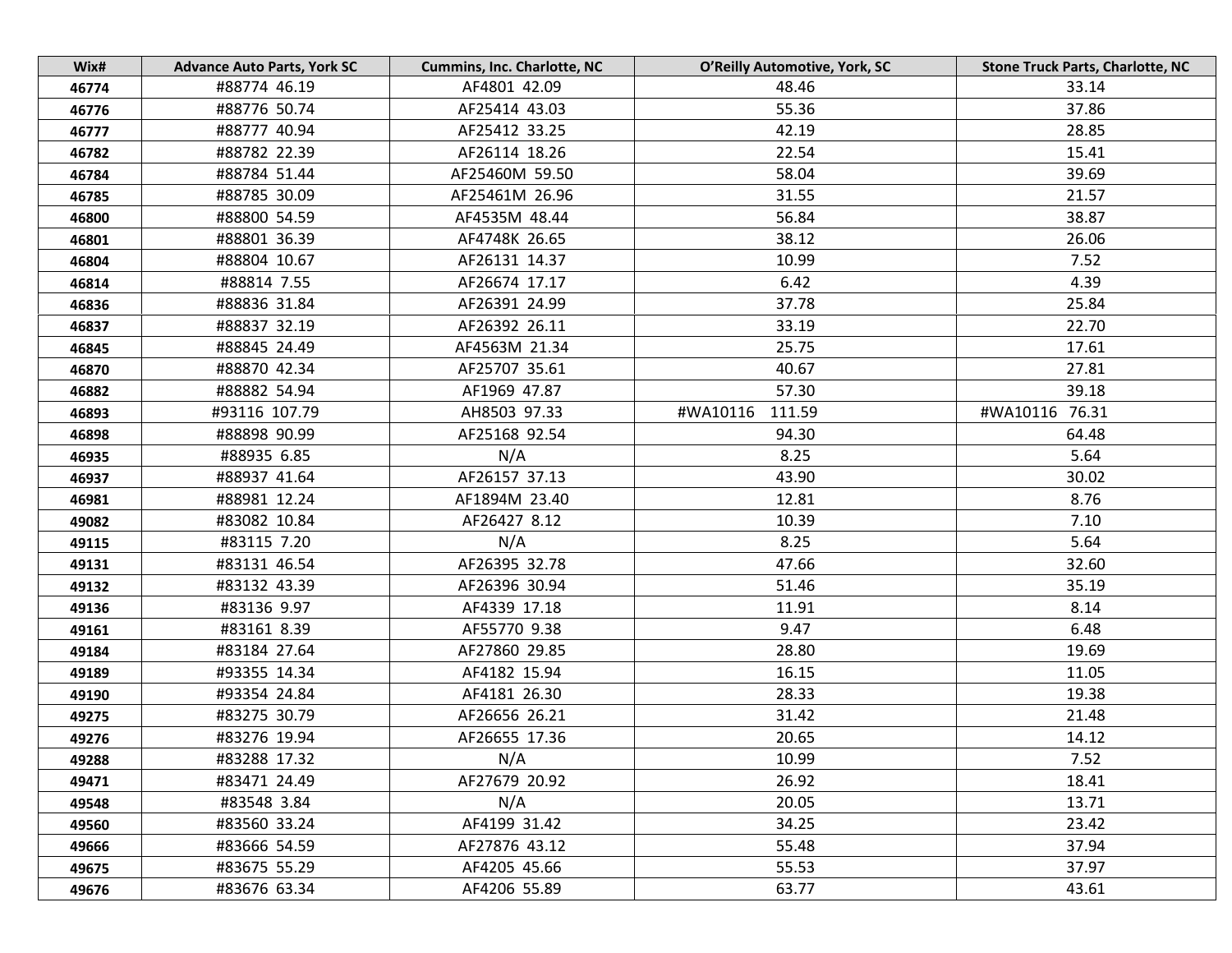| Wix#  | <b>Advance Auto Parts, York SC</b> | <b>Cummins, Inc. Charlotte, NC</b> | O'Reilly Automotive, York, SC | <b>Stone Truck Parts, Charlotte, NC</b> |
|-------|------------------------------------|------------------------------------|-------------------------------|-----------------------------------------|
| 49832 | #83832 58.44                       | N/A                                | 65.06                         | 44.49                                   |
| 49883 | #83883 8.92                        | AF27910 9.51                       | 10.99                         | 7.52                                    |
| 49908 | #83908 12.59                       | AF27819 13.89                      | 13.47                         | 9.21                                    |
| 49996 | #83996 27.64                       | N/A                                | 29.33                         | 20.05                                   |
| 51036 | #85036 3.84                        | LF782 3.22                         | 3.66                          | 2.38                                    |
| 51040 | #58040 3.84                        | LF780 3.07                         | 3.66                          | 2.38                                    |
| 51042 | #85042 3.84                        | LF796 4.96                         | 3.66                          | 2.38                                    |
| 51060 | #85060 3.84                        | LF3679 3.33                        | 3.66                          | 2.38                                    |
| 51061 | #85060 3.84                        | LF653 3.81                         | 4.58                          | 2.23                                    |
| 51068 | #85085 3.84                        | LF3341 2.83                        | 3.66                          | 2.38                                    |
| 51084 | #85307HD 4.19                      | LF3311 4.44                        | 6.32                          | 4.32                                    |
| 51085 | #85085 3.84                        | LF3604 3.88                        | 3.66                          | 2.38                                    |
| 51133 | #85133 6.64                        | LF509N 5.36                        | 6.89                          | 4.72                                    |
| 51158 | #85158 10.14                       | LF673 5.46                         | 7.86                          | 5.37                                    |
| 51163 | #85163 7.69                        | HF6097 6.60                        | 7.78                          | 5.32                                    |
| 51173 | #85173 5.24                        | N/A                                | 5.22                          | 3.57                                    |
| 51195 | #85195 11.54                       | HF6083 15.53                       | 12.84                         | 8.78                                    |
| 51196 | #84252 4.54                        | HF6057 4.54                        | 5.52                          | 3.78                                    |
| 51202 | #58202 12.59                       | HF6601 13.51                       | 13.34                         | 9.12                                    |
| 51242 | #85242 4.89                        | LF587 4.66                         | 5.38                          | 3.68                                    |
| 51243 | #85243 4.12                        | LF678 3.40                         | 4.50                          | 2.92                                    |
| 51268 | #85268 3.84                        | N/A                                | 4.26                          | 2.31                                    |
| 51269 | #85269 5.24                        | HF35099 4.45                       | 5.47                          | 3.74                                    |
| 51279 | #85279 7.69                        | LF550 7.94                         | 7.96                          | 5.44                                    |
| 51334 | #85334 3.84                        | LF3462 4.27                        | 3.66                          | 2.38                                    |
| 51344 | #85344 5.24                        | LF16157 4.41                       | 5.59                          | 3.63                                    |
| 51348 | #85348 3.84                        | LF3335 3.26                        | 3.66                          | 2.38                                    |
| 51372 | #85372 3.84                        | LF3681 3.84                        | 3.66                          | 2.38                                    |
| 51394 | #85394 3.84                        | LF3614 4.01                        | 3.66                          | 2.38                                    |
| 51403 | #85405 9.79                        | HF6061 8.41                        | 10.38                         | 7.09                                    |
| 51407 | #85407 9.09                        | HF6110 7.88                        | 9.40                          | 6.43                                    |
| 51417 | #85417 12.24                       | CS41000 12.69                      | 12.42                         | 8.49                                    |
| 51452 | #85452 5.24                        | LF3324 4.74                        | 5.50                          | 3.76                                    |
| 51455 | #85455 25.89                       | HF6552 21.29                       | 26.42                         | 18.07                                   |
| 51459 | #85459 6.29                        | LF699 5.56                         | 6.86                          | 3.73                                    |
| 51479 | #85479 9.44                        | HF6337 9.20                        | 9.14                          | 6.25                                    |
| 51495 | #85495 29.04                       | HF6555 25.10                       | 29.67                         | 20.29                                   |
| 51506 | #85506 8.04                        | HF6059 6.66                        | 7.91                          | 5.41                                    |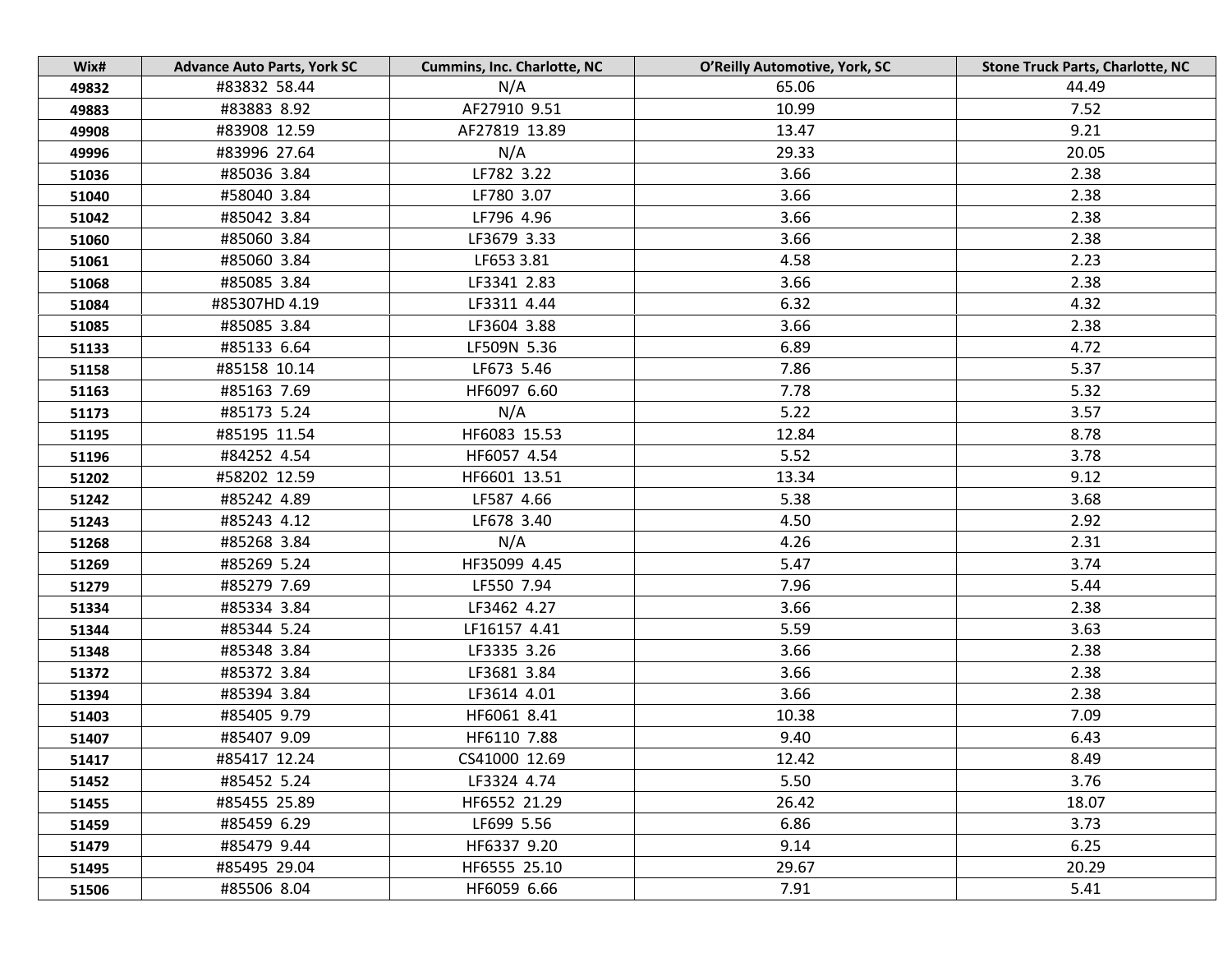| Wix#  | <b>Advance Auto Parts, York SC</b> | <b>Cummins, Inc. Charlotte, NC</b> | O'Reilly Automotive, York, SC | <b>Stone Truck Parts, Charlotte, NC</b> |
|-------|------------------------------------|------------------------------------|-------------------------------|-----------------------------------------|
| 51515 | #85515 3.84                        | LF3313 4.02                        | 3.66                          | 2.38                                    |
| 51516 | #85516 3.84                        | LF3339 3.75                        | 3.66                          | 2.38                                    |
| 51521 | #85085 3.84                        | LF3435 4.43                        | 5.04                          | 3.45                                    |
| 51551 | #85551 4.89                        | HF28922 4.26                       | 5.22                          | 3.40                                    |
| 51566 | #85566 43.39                       | HF6824 35.51                       | 43.70                         | 29.88                                   |
| 51602 | #85602 4.54                        | LF3345 4.39                        | 4.76                          | 3.09                                    |
| 51607 | #85607 4.89                        | LF3349 4.19                        | 4.80                          | 3.12                                    |
| 51609 | #85768 6.64                        | LF760 5.19                         | 5.46                          | 3.74                                    |
| 51615 | #85615 46.89                       | HF6836 38.55                       | 49.23                         | 33.67                                   |
| 51623 | #85623 14.69                       | HF6243 12.67                       | 14.36                         | 9.82                                    |
| 51654 | #85654 27.29                       | HF6319 25.45                       | 29.14                         | 19.93                                   |
| 51664 | #85664 6.29                        | HF6204 6.24                        | 7.03                          | 4.81                                    |
| 51668 | #85668 7.69                        | HF7987 13.39                       | 8.48                          | 5.80                                    |
| 51683 | #85683 54.94                       | HF30084 60.22                      | 54.26                         | 37.08                                   |
| 51685 | #85685 46.54                       | HF7065 43.23                       | 45.29                         | 30.97                                   |
| 51712 | #85712 8.04                        | HF6123 6.88                        | 8.50                          | 5.81                                    |
| 51714 | #85714 8.74                        | LF3347 7.91                        | 9.19                          | 6.28                                    |
| 51730 | #85730 51.44                       | HF6586 43.30                       | 52.23                         | 35.72                                   |
| 51733 | #85733 46.89                       | HF6586 43.30                       | 48.14                         | 32.92                                   |
| 51734 | #85734 10.14                       | LF3630 8.65                        | 9.60                          | 6.23                                    |
| 51741 | #85741 25.54                       | LF3548 23.45                       | 26.97                         | 18.45                                   |
| 51742 | #85742 8.04                        | LF3344 6.60                        | 8.00                          | 4.66                                    |
| 51747 | #85747 11.19                       | LF3455 9.60                        | 10.73                         | 7.34                                    |
| 51748 | #85748 24.14                       | LF3000 20.18                       | 28.28                         | 18.37                                   |
| 51749 | #85749 14.34                       | LF777 14                           | 15.11                         | 9.82                                    |
| 51754 | #85754 7.69                        | LF3443 6.39                        | 8.00                          | 5.47                                    |
| 51758 | #85758 10.14                       | LF680 10.21                        | 11.43                         | 7.81                                    |
| 51759 | #85759 11.19                       | HF6162 9.77                        | 11.75                         | 6.33                                    |
| 51768 | #85768 6.64                        | LF4056 6.67                        | 6.61                          | 4.52                                    |
| 51791 | #85791 7.34                        | LF667 5.84                         | 8.09                          | 5.25                                    |
| 51798 | #85798 8.04                        | LF3328 7.14                        | 8.79                          | 6.01                                    |
| 51799 | #85799 17.49                       | LF3883 14.98                       | 19.03                         | 12.36                                   |
| 51812 | #85970XE 20.99                     | LF3363 18.86                       | #51970XE<br>21.44             | #51970XE 14.66                          |
| 51820 | #85820 6.64                        | LF4054 15.00                       | 7.84                          | 5.36                                    |
| 51824 | #85824 12.24                       | LF3567 10.74                       | 12.83                         | 8.77                                    |
| 51860 | #85860 22.04                       | HF6135 13.76                       | 17.70                         | 12.10                                   |
| 51863 | #85863 50.39                       | HF35305 44.74                      | 51.45                         | 35.18                                   |
| 51866 | #85866 25.89                       | HF6184 22.26                       | 27.69                         | 18.93                                   |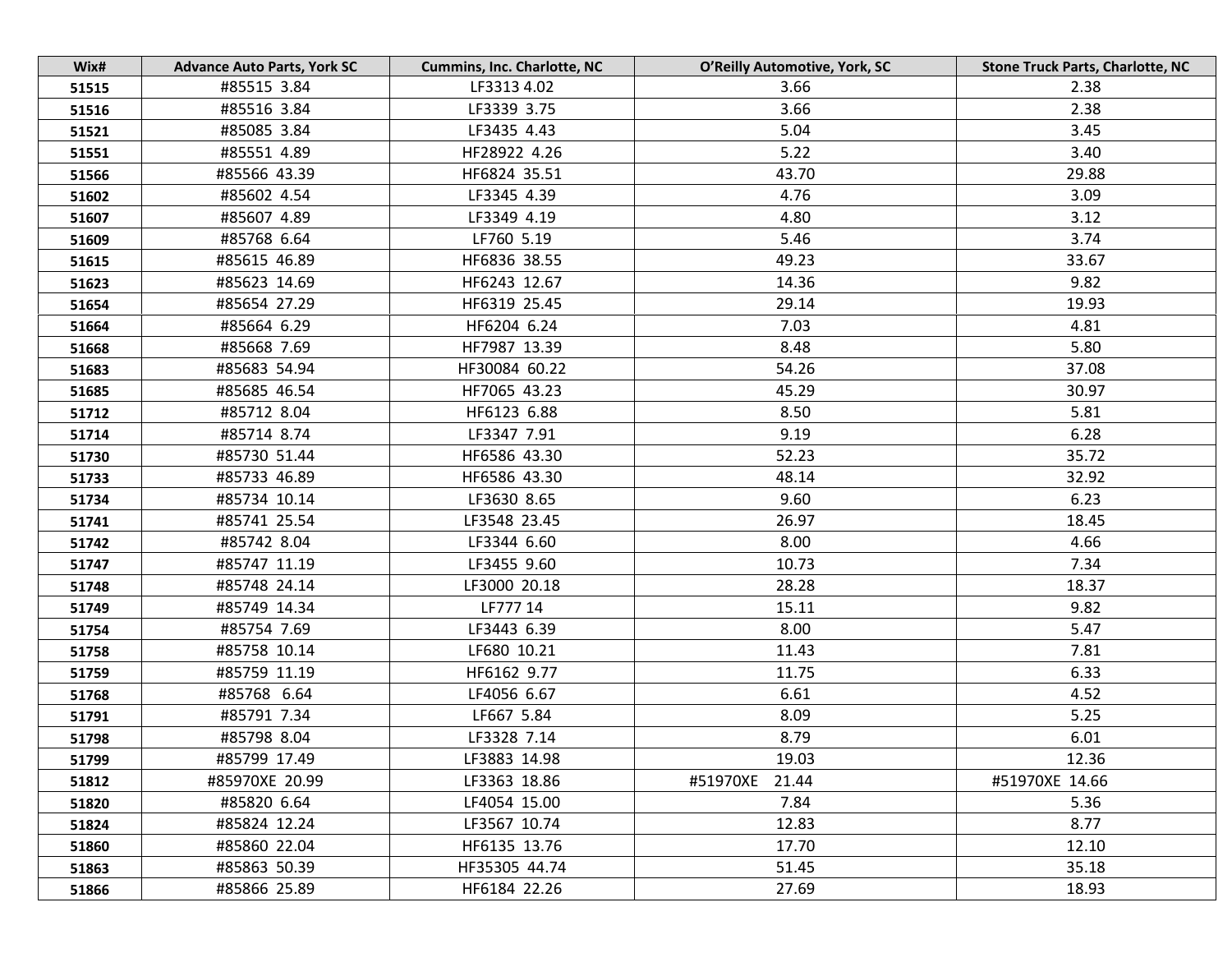| Wix#  | <b>Advance Auto Parts, York SC</b> | <b>Cummins, Inc. Charlotte, NC</b> | O'Reilly Automotive, York, SC | <b>Stone Truck Parts, Charlotte, NC</b> |
|-------|------------------------------------|------------------------------------|-------------------------------|-----------------------------------------|
| 51977 | #85977 12.17                       | N/A                                | Power Torque FK217 18.66      | N/A                                     |
| 57004 | #84004 28.34                       | N/A                                | 31.37                         | 21.45                                   |
| 57037 | #84037 10.49                       | LF16015 9.42                       | 11.52                         | 7.88                                    |
| 57043 | #84043 40.24                       | HF40003 34.30                      | 44.67                         | 30.55                                   |
| 57044 | #84044 39.19                       | HF29035 33.29                      | 40.50                         | 27.69                                   |
| 57045 | #84502 3.84                        | LF17539 3.07                       | 3.66                          | 2.51                                    |
| 57060 | #84060 3.84                        | LF16242 2.87                       | 3.66                          | 2.38                                    |
| 57076 | #84076 5.59                        | LF16173 5.17                       | 5.67                          | 3.88                                    |
| 57082 | #84082 5.24                        | N/A                                | 4.58                          | 3.14                                    |
| 57091 | #84091 85.39                       | HF6828 95.96                       | 95.12                         | 65.05                                   |
| 57094 | #84094 7.34                        | LF16246 10.45                      | 9.41                          | 6.44                                    |
| 57116 | #84116 7.69                        | HF35467 6.65                       | 8.61                          | 5.89                                    |
| 57130 | #84130 45.84                       | HF6546 37.40                       | 45.81                         | 31.32                                   |
| 57131 | #84131 6.64                        | HF6162 5.05                        | 6.30                          | 4.30                                    |
| 57137 | #84137 20.64                       | LF16106 18.69                      | 22.80                         | 15.59                                   |
| 57140 | #84140 24.49                       | CS41008 22.53                      | 25.62                         | 17.52                                   |
| 57151 | #81451 11.89                       | LF17494 9.90                       | 12.80                         | 8.32                                    |
| 57182 | #84182 7.69                        | LF3970 6.60                        | 8.28                          | 5.38                                    |
| 57190 | #84190 13.29                       | LF16110 11.17                      | 13.73                         | 9.39                                    |
| 57201 | #84201 27.64                       | HF6316 24.73                       | 29.10                         | 19.90                                   |
| 57202 | #84202 6.29                        | LF16102 5.85                       | 6.40                          | 4.16                                    |
| 57215 | #84215 11.54                       | LF3914 9.12                        | 11.81                         | 8.07                                    |
| 57220 | #84220 29.74                       | HF35150 29.93                      | 30.08                         | 20.57                                   |
| 57221 | #84221 23.44                       | HF35474 22.16                      | 25.65                         | 17.54                                   |
| 57243 | #84243 9.79                        | LF3703 8.12                        | 10.26                         | 6.67                                    |
| 57247 | #85494 34.49                       | HF6553 28.99                       | 38.27                         | 26.17                                   |
| 57259 | #84259 18.19                       | LF9008 15.54                       | 18.36                         | 12.56                                   |
| 57291 | #94347 41.64                       | LF17056 19.58                      | 22.98                         | 15.71                                   |
| 57300 | #84300 15.74                       | HF28881 19.86                      | 17.05                         | 11.66                                   |
| 57404 | #84404 32.89                       | HF35299 26.82                      | 37.29                         | 25.50                                   |
| 57421 | #84421 25.89                       | HF28885 27.72                      | 26.04                         | 19.80                                   |
| 57488 | #84488 10.49                       | LF16117 8.82                       | 12.03                         | 8.23                                    |
| 57502 | #84502 3.84                        | LF17531 3.42                       | 3.66                          | 2.38                                    |
| 57526 | #84526 3.84                        | LF16421 8.41                       | 3.66                          | 2.51                                    |
| 57602 | #84602 53.19                       | HF6579 48.88                       | 56.77                         | 38.82                                   |
| 57624 | #84624 47.24                       | HF29034 40.30                      | 47.66                         | 32.60                                   |
| 57702 | #96031 8.74                        | HF35441 14.05                      | 12.48                         | 8.53                                    |
| 57703 | #84703 19.94                       | CS41011 16.96                      | 20.34                         | 13.91                                   |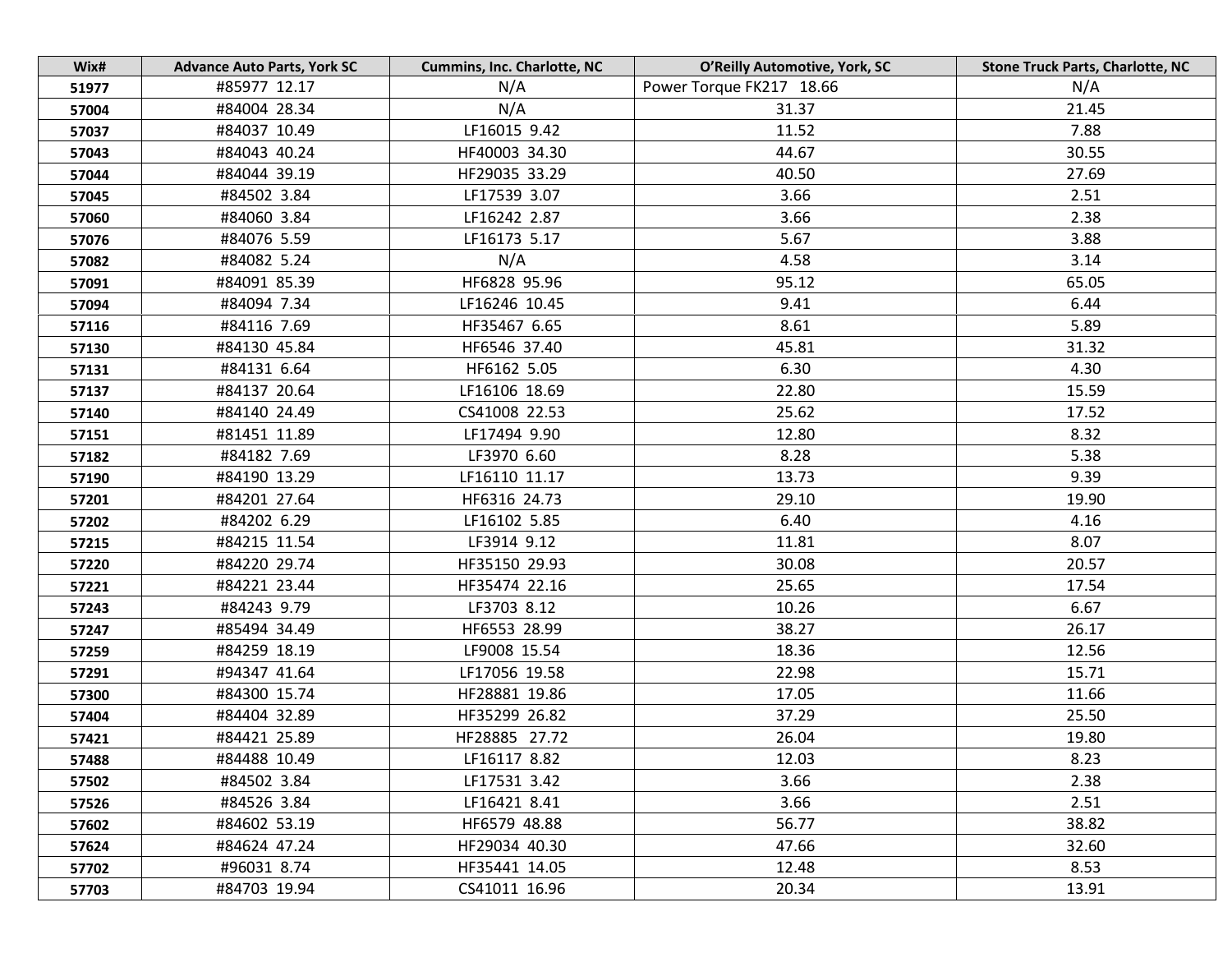| Wix#            | <b>Advance Auto Parts, York SC</b> | <b>Cummins, Inc. Charlotte, NC</b> | O'Reilly Automotive, York, SC | <b>Stone Truck Parts, Charlotte, NC</b> |
|-----------------|------------------------------------|------------------------------------|-------------------------------|-----------------------------------------|
| 57709           | #84709 33.24                       | HF29033 27.53                      | 36.90                         | 25.23                                   |
| 57723           | #84723 29.04                       | HF35140 24.02                      | #WL10186 25.91                | 14.44                                   |
| 57730           | #84730 4.54                        | LF3758 5.91                        | 4.69                          | 3.21                                    |
| 57740           | #84740XE 53.54                     | HF28943 44.57                      | #57740XE 55.42                | 37.90                                   |
| 57745XD         | #84745XD 29.19                     | LF9070 3258                        | 42.88                         | 29.32                                   |
| 57750S          | #84750S 10.49                      | LF16243 8.66                       | 10.70                         | 7.32                                    |
| 57755           | #84755 48.64                       | HF35343 45.78                      | 53.26                         | 36.42                                   |
| 57794           | #84794 19.24                       | N/A                                | 21.00                         | 14.36                                   |
| 57841           | #84841 33.94                       | N/A                                | 32.14                         | 21.98                                   |
| 57852           | #84852 53.16                       | HF30262 52.31                      | 63.57                         | 43.47                                   |
| 57899           | #85372 3.84                        | LF3681 3.84                        | 3.66                          | 2.51                                    |
| 58890           | #85890 16.37                       | TF15025 11.47                      | 12.86                         | 8.79                                    |
| D07B10GAV       | N/A                                | N/A                                | 64.36                         | 137.22                                  |
| D44A10GAV       | #94190 26.24                       | N/A                                | 18.39                         | 36.71                                   |
| <b>D85A06GV</b> | N/A                                | N/A                                | 47.13                         | 94.07                                   |
| W01AG403        | #94139 19.24                       | N/A                                | 19.22                         | 42.40                                   |
| W01AG436        | #95093 60.54                       | N/A                                | 44.53                         | 79.88                                   |
| WA10129         | N/A                                | N/A                                | 10.08                         | N/A                                     |
| WA10162         | #93813 23.27                       | N/A                                | 21.89                         | 14.97                                   |
| WA10167         | #93339 52.14                       | N/A                                | 56.83                         | 38.86                                   |
| WA10315         | #518216 7.20                       | N/A                                | 9.16                          | 6.26                                    |
| WA10385         | #93814 20.64                       | N/A                                | 18.57                         | 12.70                                   |
| WA10679         | #93837 39.89                       | AF4286 52.85                       | 36.65                         | 25.07                                   |
| <b>WA10697</b>  | #98220 21.17                       | AF4284 36.18                       | 23.82                         | 16.29                                   |
| WA10714         | #93760 74.54                       | N/A                                | 65.68                         | 44.91                                   |
| WA10804         | #93786 83.64                       | AF4222 83.98                       | 82.01                         | 56.08                                   |
| WA10808         | #93763 28.69                       | AF55308 24.46                      | 29.82                         | 20.39                                   |
| <b>WF10078</b>  | #86078 6.57                        | FS19914 38.34                      | 44.34                         | 30.32                                   |
| WF10081         | #896081 6.64                       | FF5640 5.61                        | 6.91                          | 4.73                                    |
| WF10164         | #96516 20.64                       | FF5769 18.42                       | 22.06                         | 15.08                                   |
| WF10171         | #96721 29.74                       | N/A                                | 32.50                         | 22.22                                   |
| WF10385         | #96857 16.09                       | FS19953 13.26                      | 14.22                         | 9.72                                    |
| <b>WL10010</b>  | #94010 3.84                        | LF16424 6.42                       | 3.66                          | 2.51                                    |
| <b>WL10186</b>  | #84723 29.04                       | HF35498 24.26                      | 25.91                         | 17.72                                   |
| <b>WL10255</b>  | #84502 3.84                        | LF17531 3.42                       | 3.66                          | 2.51                                    |
| WP10001         | #99014 19.24                       | AF55775 35.48                      | 22.64                         | 15.48                                   |
| WP10005         | #99018 36.39                       | AF55774 40.27                      | 41.20                         | 28.17                                   |
| WP10034         | #99056 9.44                        | N/A                                | 9.43                          | 6.45                                    |